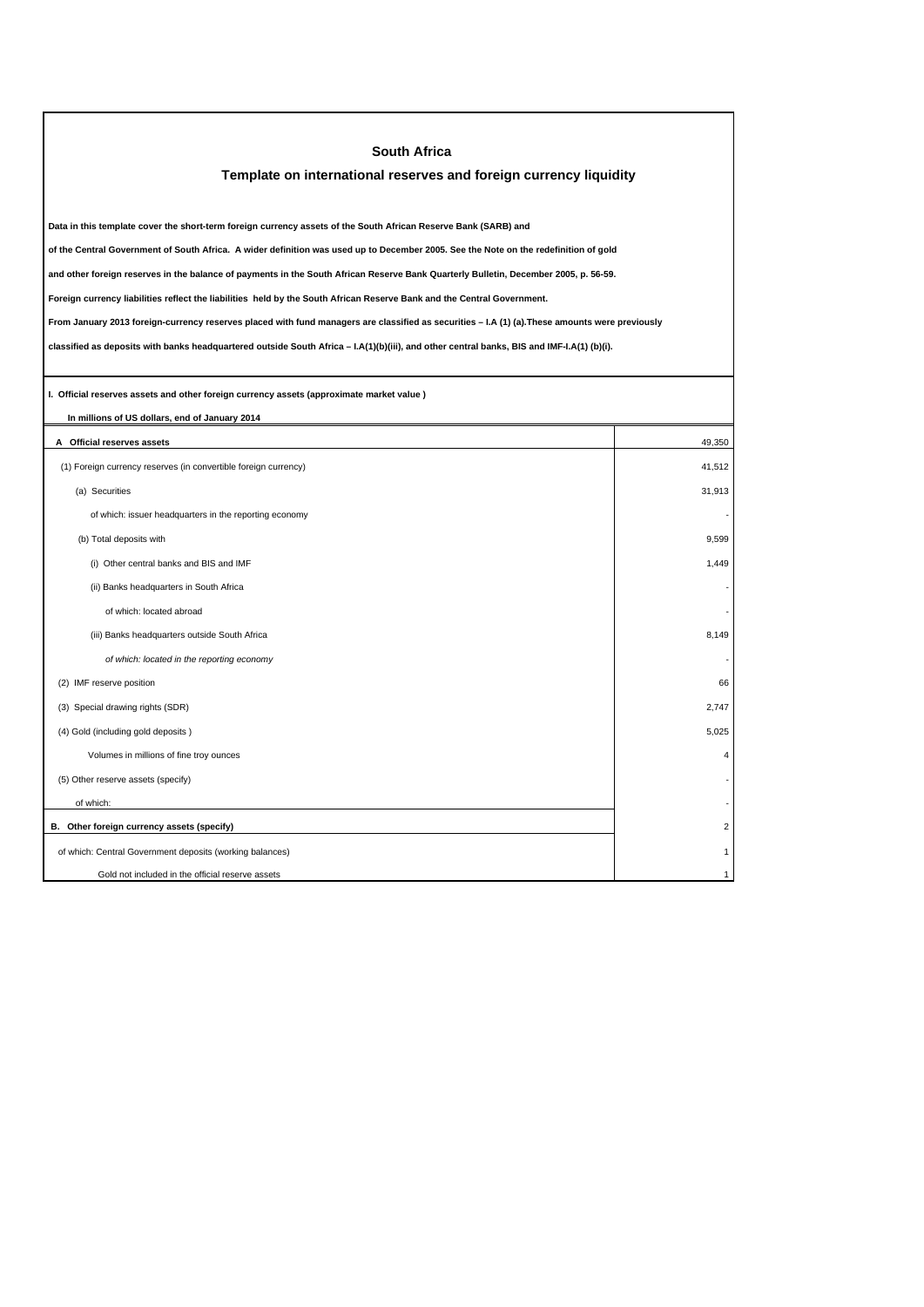| II. Predetermined short term net drains on foreign currency assets (nominal value)<br>p.2                                                                            |                                                |               |                                            |                                        |  |  |  |  |  |
|----------------------------------------------------------------------------------------------------------------------------------------------------------------------|------------------------------------------------|---------------|--------------------------------------------|----------------------------------------|--|--|--|--|--|
| In millions of US dollars, end of January 2014                                                                                                                       |                                                |               |                                            |                                        |  |  |  |  |  |
|                                                                                                                                                                      | Maturity Breakdown(residual maturity)<br>Total |               |                                            |                                        |  |  |  |  |  |
|                                                                                                                                                                      | Up to one<br>year                              | Up to 1 month | More than 1<br>month and up to<br>3 months | More than 3 months and up<br>to 1 year |  |  |  |  |  |
| 1. Foreign currency loans, securities and deposits                                                                                                                   |                                                |               |                                            |                                        |  |  |  |  |  |
| of which: SARB                                                                                                                                                       |                                                |               |                                            |                                        |  |  |  |  |  |
| Outflows (-)<br>Principal                                                                                                                                            |                                                |               |                                            |                                        |  |  |  |  |  |
| $(\cdot)$<br>Interest                                                                                                                                                |                                                |               |                                            |                                        |  |  |  |  |  |
| Inflows $(+)$<br>Principal                                                                                                                                           |                                                |               |                                            |                                        |  |  |  |  |  |
| Interest<br>$(+)$                                                                                                                                                    |                                                |               |                                            |                                        |  |  |  |  |  |
| <b>Central Government</b>                                                                                                                                            |                                                |               |                                            |                                        |  |  |  |  |  |
| Outflows (-)<br>Principal                                                                                                                                            | $-1,459$                                       | $-55$         | -8                                         | $-1,396$                               |  |  |  |  |  |
| $(-)$<br>Interest                                                                                                                                                    | $-664$                                         |               | $-164$                                     | $-500$                                 |  |  |  |  |  |
| Inflows $(+)$<br>Principal                                                                                                                                           |                                                |               |                                            |                                        |  |  |  |  |  |
| $(+)$<br>Interest                                                                                                                                                    |                                                |               |                                            |                                        |  |  |  |  |  |
|                                                                                                                                                                      |                                                |               |                                            |                                        |  |  |  |  |  |
| 2. Aggregate short and long positions in forwards and futures in foreign currencies vis-à-vis<br>the domestic currency (including the forward leg of currency swaps) |                                                |               |                                            |                                        |  |  |  |  |  |
| (a) Short positions (-) (Net per period)                                                                                                                             | $-136$                                         | $-136$        |                                            |                                        |  |  |  |  |  |
| (b) Long positions (+) (Net per period)                                                                                                                              | 3,650                                          | 374           | 1,731                                      | 1,545                                  |  |  |  |  |  |
|                                                                                                                                                                      |                                                |               |                                            |                                        |  |  |  |  |  |
| 3 Other (specify)                                                                                                                                                    | $\mathbf{1}$                                   | 1             | $\pmb{0}$                                  |                                        |  |  |  |  |  |
| (a) Other accounts payable (-) (Net per period)                                                                                                                      |                                                |               |                                            |                                        |  |  |  |  |  |
| Other accounts receivable (+) (Net per period)                                                                                                                       | $\overline{1}$                                 | $\mathbf{1}$  | $\mathbf 0$                                |                                        |  |  |  |  |  |
|                                                                                                                                                                      |                                                |               |                                            |                                        |  |  |  |  |  |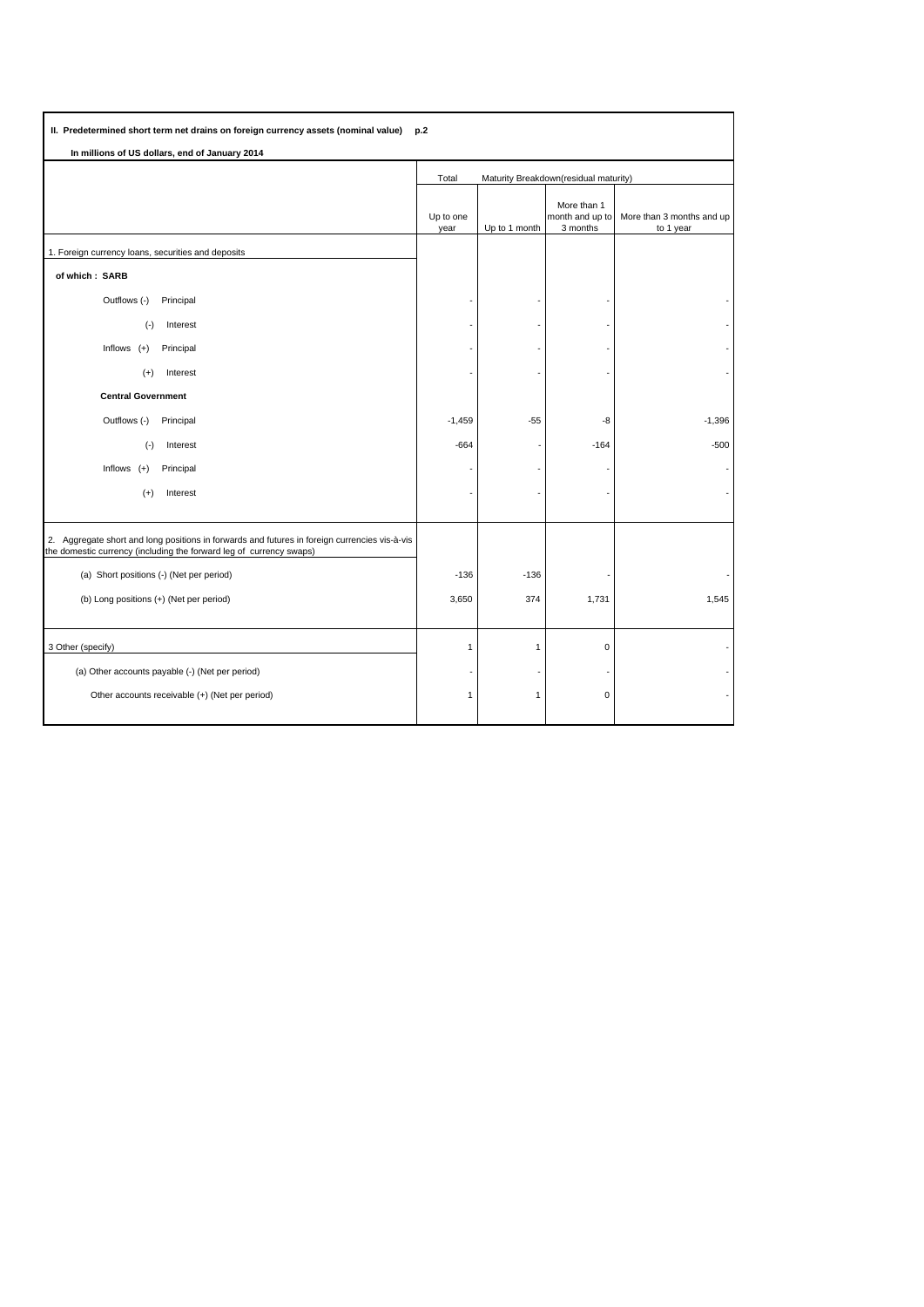| III. Contingent short-term net drains on foreign currency assets (nominal value)            |              |                                        |                                |                           |
|---------------------------------------------------------------------------------------------|--------------|----------------------------------------|--------------------------------|---------------------------|
| In millions of US dollars, end of January 2014                                              |              |                                        |                                |                           |
|                                                                                             | Total        | Maturity breakdown (residual maturity) |                                |                           |
|                                                                                             |              |                                        | More than 1<br>month and up to | More than 3 months and up |
| 1. Contingent liabilities in foreign currency                                               | Up to 1 year | Up to 1 month                          | 3 months                       | to 1 year                 |
| (a) Collateral guarantees on debt falling due within 1 year                                 |              |                                        |                                |                           |
| (b) Other contingent liabilities                                                            | $-58$        | $-13$                                  | $-12$                          | $-33$                     |
| of which: Central Government                                                                |              |                                        |                                |                           |
| Principal                                                                                   | $-46$        | $-11$                                  | $-11$                          | $-24$                     |
| Interest                                                                                    | $-12$        | $-2$                                   | $-1$                           | -9                        |
|                                                                                             |              |                                        |                                |                           |
| 2. Foreign currency securities issued with embedded options (puttable bonds)                |              |                                        |                                |                           |
| 3. Undrawn, unconditional credit lines provided by                                          |              |                                        |                                |                           |
| (a) other central banks and international organisations                                     |              |                                        |                                |                           |
| $BIS (+)$                                                                                   |              |                                        |                                |                           |
| $IMF (+)$                                                                                   |              |                                        |                                |                           |
| (b) banks and other financial institutions headquartered in South Africa                    |              |                                        |                                |                           |
| (c) banks and other financial institutions headquartered outside South Africa (+)           |              |                                        |                                |                           |
|                                                                                             |              |                                        |                                |                           |
| 4. Aggregate short and long positions of options in foreign vis-à-vis the domestic currency |              |                                        |                                |                           |
| (a)<br>Short positions                                                                      |              |                                        |                                |                           |
| (i) Bought puts                                                                             |              |                                        |                                |                           |
| (ii) Written puts                                                                           |              |                                        |                                |                           |
| (b)<br>Long positions                                                                       |              |                                        |                                |                           |
| (i) Bought puts                                                                             |              |                                        |                                |                           |
| (ii) Written puts                                                                           |              |                                        |                                |                           |
|                                                                                             |              |                                        |                                |                           |